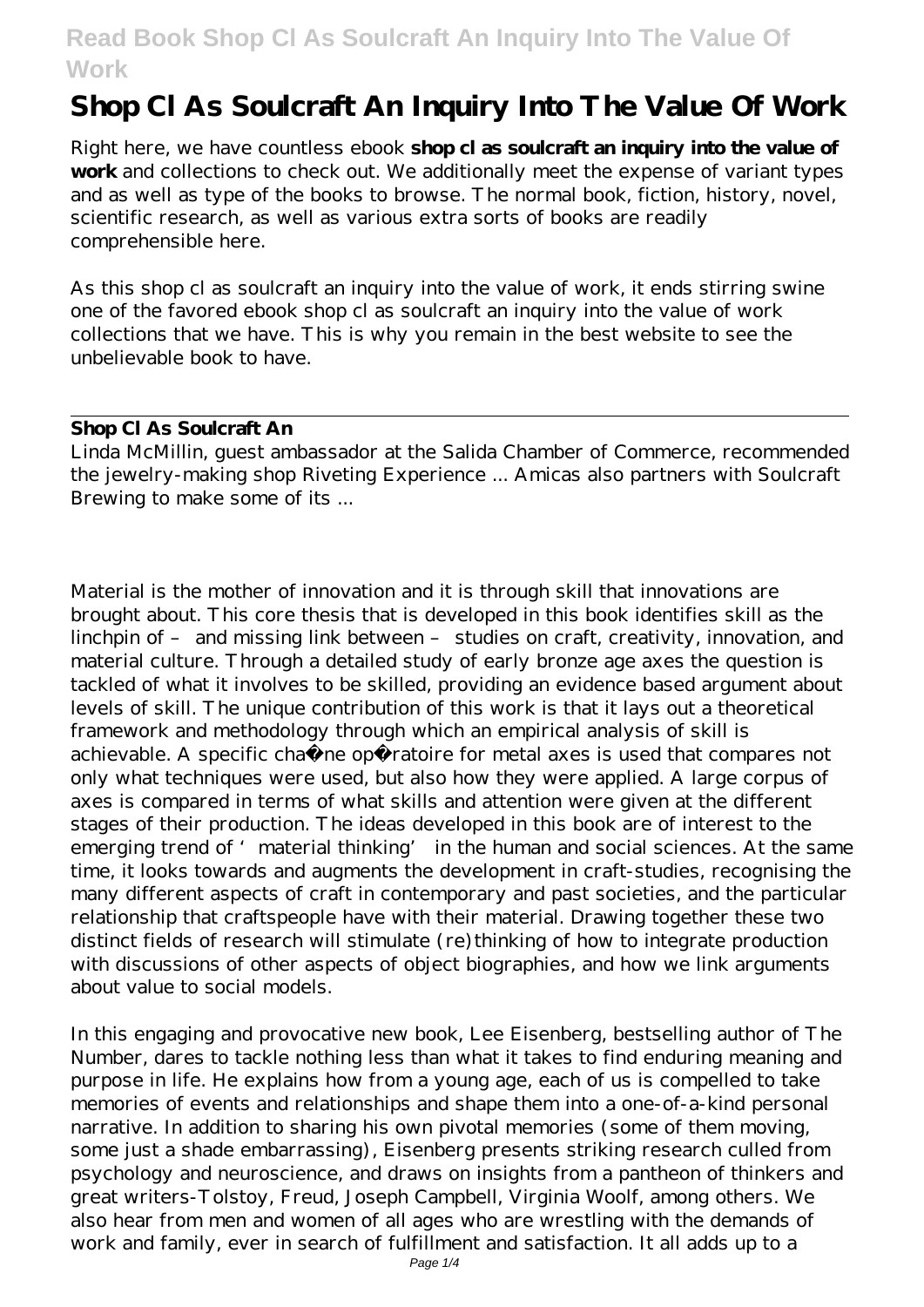fascinating story, delightfully told, one that goes straight to the heart of how we explain ourselves to ourselves-in other words, who we are and why.

Is the internet good or bad? How can technology be directed? In this spirited, accessible poetics of new media, Rushkoff picks up where Marshall McLuhan left off, helping readers come to recognise programming as the new literacy of the digital age and as a template through which to see beyond social conventions and power structures that have vexed us for centuries. This is a friendly little book with a big and actionable message.

Foundations of Embodied Learning advances learning, instruction, and the design of educational technologies by rethinking the learner as an integrated system of mind, body, and environment. Body-based processes—direct physical, social, and environmental interactions—are constantly mediating intellectual performance, sensory stimulation, communication abilities, and other conditions of learning. This book's coherent, evidence-based framework articulates principles of grounded and embodied learning for design and its implications for curriculum, classroom instruction, and student formative and summative assessment for scholars and graduate students of educational psychology, instructional design and technology, cognitive science, the learning sciences, and beyond.

The Oxford Handbook of Meaningful Work examines the concept, practices and effects of meaningful work in organizations and beyond. Taking an interdisciplinary approach, this volume reflects diverse scholarly contributions to understanding meaningful work from philosophy, political theory, psychology, sociology, organizational studies, and economics. In philosophy and political theory, treatments of meaningful work have been influenced by debates concerning the tensions between work as unavoidable and necessary, and work as a source of self-realization and human flourishing. This tension has come into renewed focus as work is reshaped by technology, globalization, and new forms of organization. In management studies, much empirical work has focused on meaningful work from the perspective of positive psychology, but more recent research has considered meaningful work as a complex phenomenon, socially constructed from interactive processes between individuals, and between individuals, organizations, and society. This Handbook examines meaningful work in the context of moral and pragmatic concerns such as human flourishing, dignity, alienation, freedom, and organizational ethics. The collection illuminates the relationship of meaningful work to organizational constructs of identity, belonging, callings, self-transcendence, culture, and occupations. Representing some of the most up to date academic research, the editors aim to inspire and equip researchers by identifying new directions and methods with which to deepen scholarly inquiry into a topic of growing importance.

"Rarely have I come across a book that so quickly provoked me to re-examine my own classroom behavior. There is no place to hide in this careful scrutiny of the teacher as crucial player in the daily morality tale that becomes the story of school life." -- Vivian Gussin Paley, teacher, University of Chicago Laboratory Schools This book takes the reader on an eye-opening journey through a variety of elementary and high school classrooms, highlighting the moral significance of all that transpires there. Drawing on the results of a two-and-a-half year study, the authors examine the ways in which moral considerations permeate the everyday life of classrooms. In addition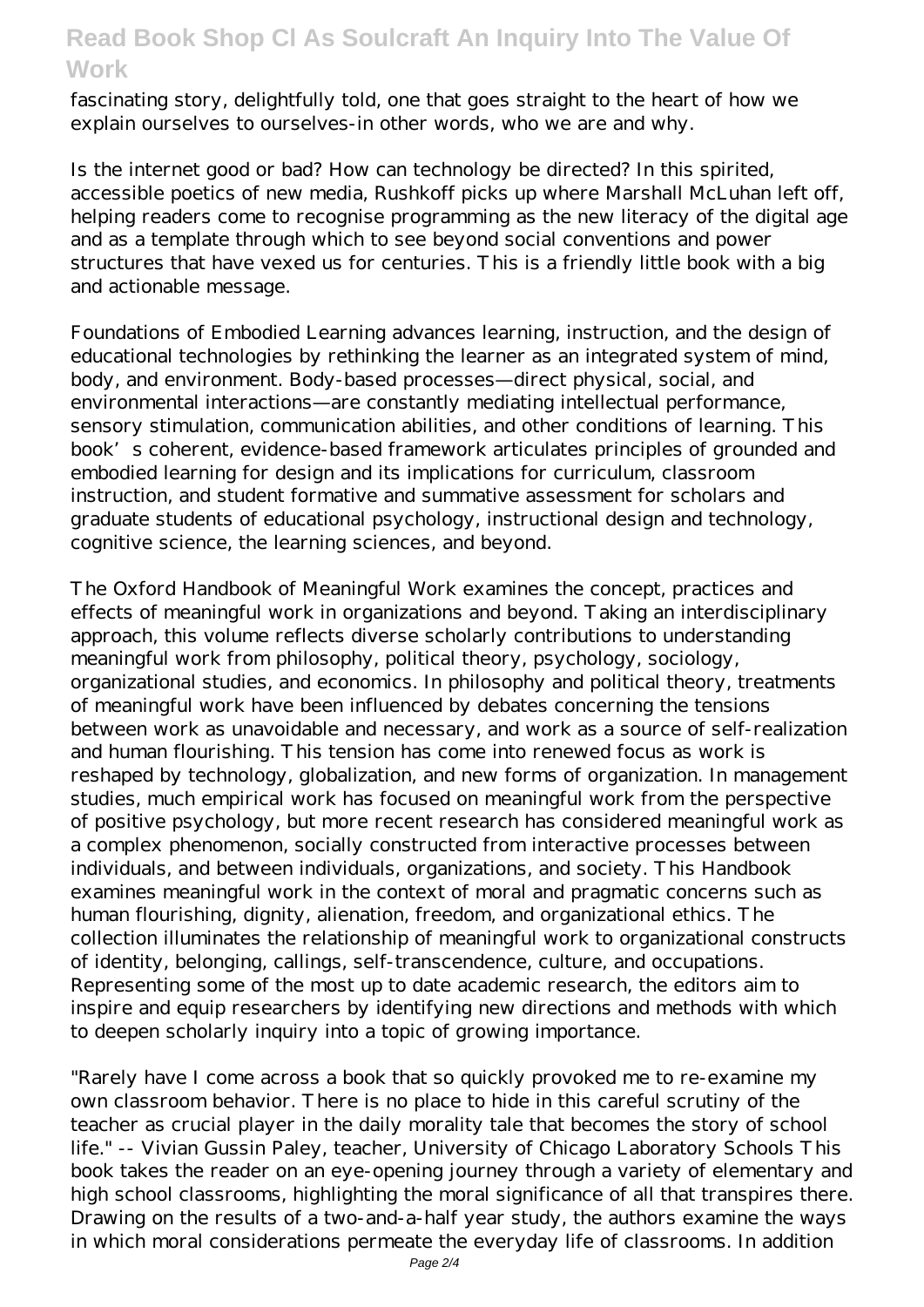to providing teachers and teacher educators with a new framework for looking at and thinking about the moral dimensions of schooling, the authors also offer specific suggestions about how to look at classroom events from a moral perspective. Contents One. Looking for the Moral: An Observer's Guide Two. Becoming Aware of Moral Complexity Within a School Setting: Four Sets of Observations Three. Facing Moral Ambiguity and Tension: Four More Sets of Observations Four. Cultivating Expressive Awareness in Schools and Classrooms Postscript: Where Might One Go from Here? Philip W. Jackson is the David Lee Shillinglaw Distinguished Service Professor of Education and Psychology and a member of the Committee on Ideas and Methods at the University of Chicago. Robert E. Boostrom is a senior research associate of the Benton Center for Curriculum and Instruction at the University of Chicago. David T. Hansen is an assistant professor of curriculum and instruction in the College of Education at the University of Illinois at Chicago

Teacher Education in a Transnational World brings together specialists from various disciplines and scholars with policy-making and high-level government and administrative experience to discuss the historical, sociological, and philosophical issues associated with teacher education in a global context. Edited by Rosa Bruno-Jofré and James Scott Johnston, two leading scholars of the history and philosophy of education, this collection offers both analytical and practical insights into the present and future state of teacher education. Among the topics examined are paradigmatic changes in teacher education, the impact of the Bologna process in Europe, Indigenous education, and state policies in a transnational context. With contributors from nine countries on four continents, Teacher Education in a Transnational World offers a genuinely international interdisciplinary examination of the challenges and opportunities associated with teacher education in the twenty-first century.

The Outlaw Bible of American Art is a 700 page revolutionary art world shocker: a Who's Who alternative canon of marginalized or famed audodidactic paint-slinging loners who followed their own outrageous, sometimes catastrophic visions to the heights of fame or the depths of Hell. Documenting movements from the Post-war to the present, this anthological barbaric yawp contains manifestoes, essays, interviews and biographies from some of the most cutting edge American art writers plus hundreds of full color and black and white images and rare photos that bring together everything from NO! artists, Blackstract Expressionists, Beats and Beckettian Distortionists to Dystopic Futuristic Pranksters, Subcultural Gonzo Anthropologists and Self-Mutilating Visionary Unigenderists in a rollicking visually gorgeous celebration of the reclaimed no-holds-barred spirit of American Art. Includes Boris Lurie, Forrest Bess, Gertrude Stein, Tom Wolfe, Dash Snow, Carlo McCormick, Annie Sprinkle, John Yau, Allen Ginsberg, R. Crumb, Claes Oldenberg, Thomas Nozkowski, Richard Kern, Joe Coleman, Molly Crabapple, Nick Zedd, David Wojnarowicz and hundreds more.

Learn how to focus your creative energy to make things—and make things happen. In this blend of memoir and hardworking handbook, creativity and craft maven Amy Tangerine shows how to find your flow, maintain a positive mindset, and cultivate a rich and fulfilling life by focusing on what truly matters and implementing small yet